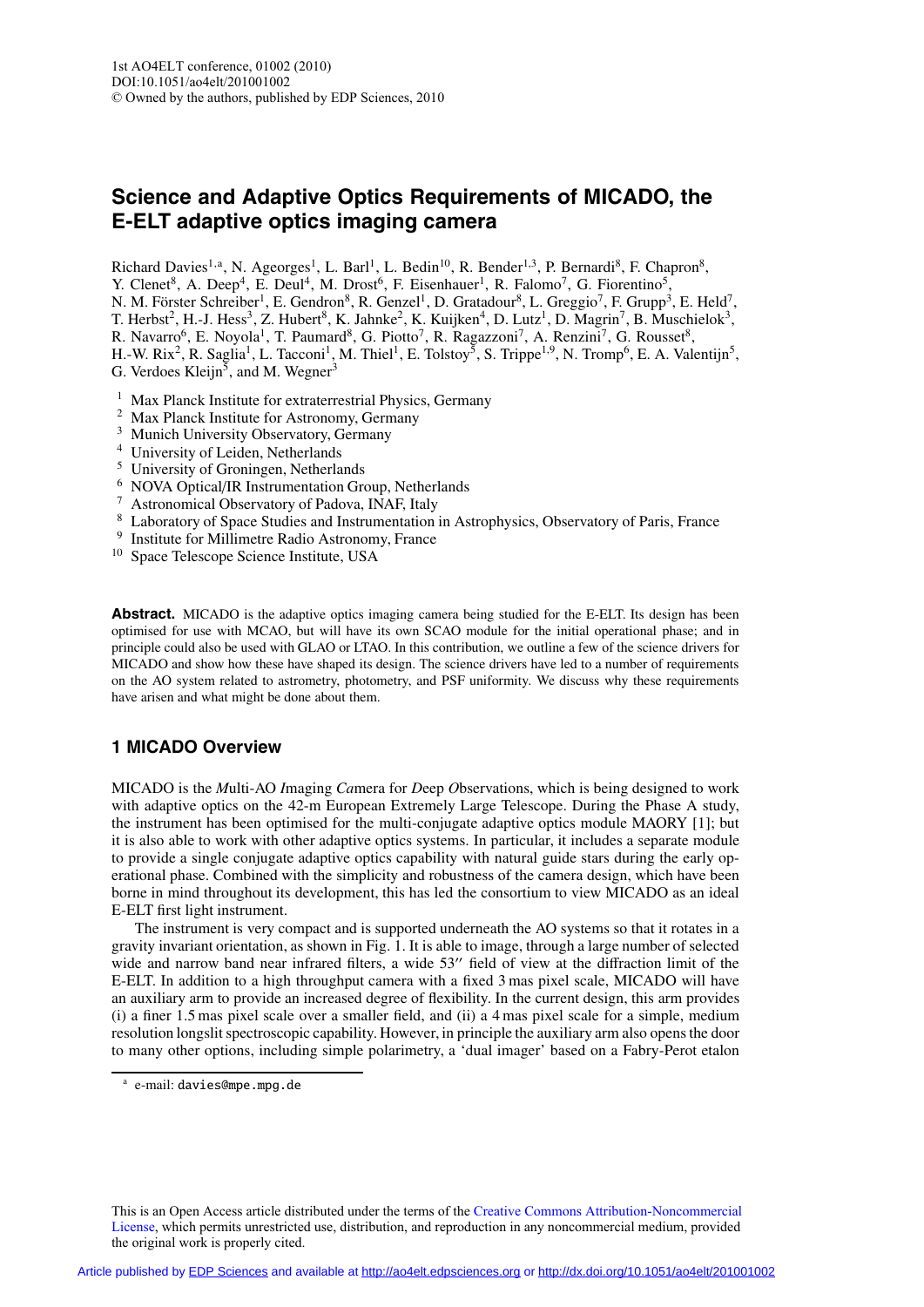First conference on Adaptive Optics for Extremely Large Telescopes



**Fig. 1.** View of MICADO as it will hang underneath the AO systems. The cryostat is less than 2m across, and all key components on the inside can be accessed through two large doors without dismounting the instrument. The electronics will be in two cabinets on a co-rotating platform, which also houses the cable-wrap and itself sits directly on the Nasmyth platform.

to image separate emission line and continuum wavelengths simultaneously, or a high time resolution detector.

# **2 MICADO Key Capabilities**

Early in the project, the consortium highlighted several key capabilities that exemplify the unique features of the E-ELT, and at which MICADO on the E-ELT will excel in comparison to other facilities. These are at the root of the science cases [2] and have driven the design of the camera.

**Sensitivity and Resolution.** Its high quality optics and 3 mas pixels mean MICADO is optimised for imaging at the diffraction limit, and will fully sample the 6–10 mas FWHM in the J–K bands. With a throughput exceeding 60% its sensitivity at  $1-2 \mu m$  will, for the AO performance predicted by MAORY, be comparable to, and may even surpass, JWST. But MICADO's superior resolution means that it will be able to probe the detailed structure of objects that are unresolved by JWST. In addition, its field of view of nearly 1 arcmin yields a significant multiplex advantage compared to other groundbased cameras such as IRIS on the TMT. Together, these characteristics make MICADO a powerful tool for many science cases, from studies of faint high redshift galaxies to performing photometry in crowded fields. This latter topic is discussed in more detail in Sec. 4.

**Precision Astrometry.** The primary imaging field of MICADO employs a catoptric design using only fixed mirrors. Together with the gravity invariant rotation and the baseline to use Hawaii-4RG detectors (developed to meet the stringent requirements of space astrometry missions), this makes MI-CADO an ideal instrument for astrometry. A robust pipeline, based on software already available in the AstroWISE system, will bring precision astrometry into the mainstream. An analysis of the statistical and systematic effects [3] shows that proper motions of  $40 \mu$ as/yr in a single epoch of observations should be achievable. At this level, many novel science cases become feasible, and a few of these are discussed in Sec. 3.

**High Throughput Spectroscopy.** The obvious complement to plain imaging is spectroscopy, and this capability is mandatory if MICADO is to be considered as a first light instrument. We have imple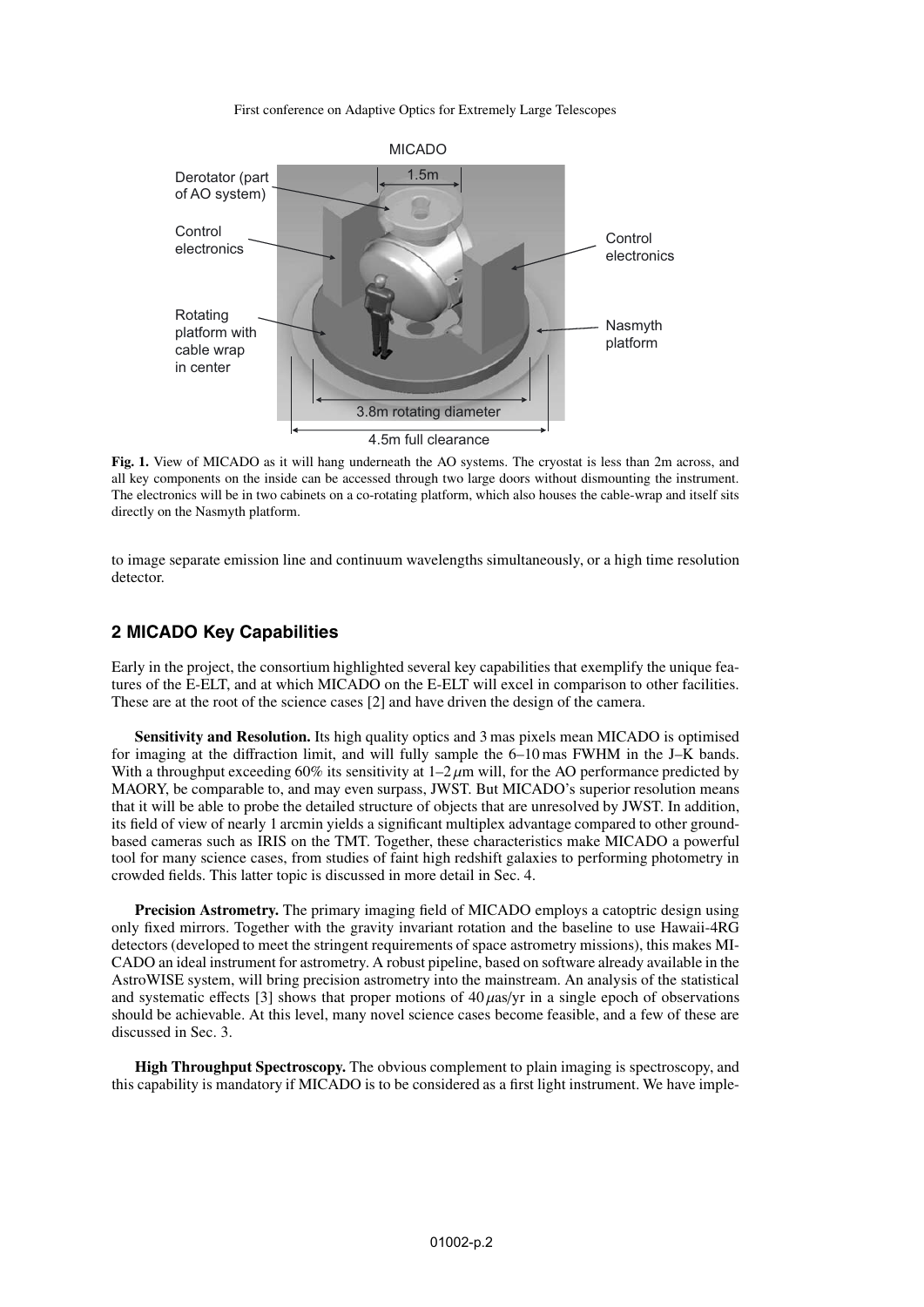mented a simple slit spectrometer with a high throughput that is ideal for obtaining spectra of compact objects. The resolution of *R* ∼ 3000 is sufficient to probe between the near infrared OH lines. This simple addition will enhance many science cases, for example: deriving stellar types and 3D orbits in the Galactic Center; using velocities of stars in nearby galaxies to probe central black hole masses and extended mass distributions; measuring absorption lines in galaxies at *z* = 2–3 and emission lines in galaxies at  $z = 4-6$  to derive their ages, metallicities, and star forming histories; and obtaining spectra of the first supernovae at  $z = 1-6$ .

**Simple, Robust, Available Early.** Imaging is fundamental to astronomy, and MICADO is designed to excel at this technique. By doing so it will both exploit and promote the most unique features of the E-ELT. The instrument's optical and mechanical simplicity lead directly to the stability needed for astrometry and photometry; and in addition mean that the instrument can be available for first light. In order to capitalize on this potential, MICADO has been designed to work not only with MCAO, but also has its own robust SCAO system that will provide wavefront sensing with NGS to control the telescope's deformable and tip-tilt mirrors.

## **3 Astrometry**

With an astrometrical precision of  $40 \mu$ as and proper motions of  $10 \mu$ as/yr detectable after only a few years, one finds that 'everything moves' and many remarkable science cases become feasible. MICADO will be able to measure stellar orbits not only in the Galactic Center, but also around other supermassive black holes in nearby galaxies. The proper motions of globular clusters can be used to derive their distance via parallax displacement, separate their stellar populations from field stars, and, by looking for kinematic families, probe the formation and evolution of the Galaxy. By analysing the internal kinematics of dwarf spheroidals to derive their anisotropy and mass density profiles, one can test hierarchical models of structure formation. Perhaps one of the most fascinating topics that can be resolved is that of intermediate mass black holes.

#### **3.1 Intermediate Mass Black Holes**

Black holes with masses of order  $10^3$ – $10^4$  M<sub>o</sub> are expected theoretically from simulations of massive dense star clusters, such as the Arches cluster [4] and IRS 13 [5] near the centre of the Galaxy. In the most massive globular cluster Omega-Cen, the mass has been measured as  $4 \times 10^4$  M<sub>\oo</sub> [6]. However, recently doubts have been cast on this result from astrometric data, which have been use to derive proper motion dispersions along both the radial and tangential directions. They have revealed a small but significant degree of anisotropy [7,8]. For a luminosity profile with a shallow cusp, the authors found M<sub>BH</sub> ∼ 2 × 10<sup>4</sup> M<sub>☉</sub>; but remarkably their model with a core profile was consistent with no black hole. Thus these authors could only put an upper limit on the black hole mass, and the question of whether Omega-Cen contains a black hole is once again open.

This result was based on 4 years of HST imaging which yielded an astrometric precision of about  $100 \mu$ as. MICADO will be able to achieve better precision in a single epoch, and hence opens the way to probing the anisotropy and black hole masses in this and many other globular clusters.

## **3.2 Statistical and Systematic Effects**

There are many effects that have to be taken into consideration in the instrument design, and carefully calibrated, in order to reach the astrometric precision required [3]. Of these, 3 are relevant to adaptive optics correction. Differential tilt jitter is the small residual motion of objects in the focal plane, and although an order of magnitude smaller for MCAO than for SCAO, is still significant. Because it is a statistical effect, it has to be integrated out, although more advanced methods of combining frames can lead to better results [9]. Both instrumental and atmospheric effects can influence the NGS used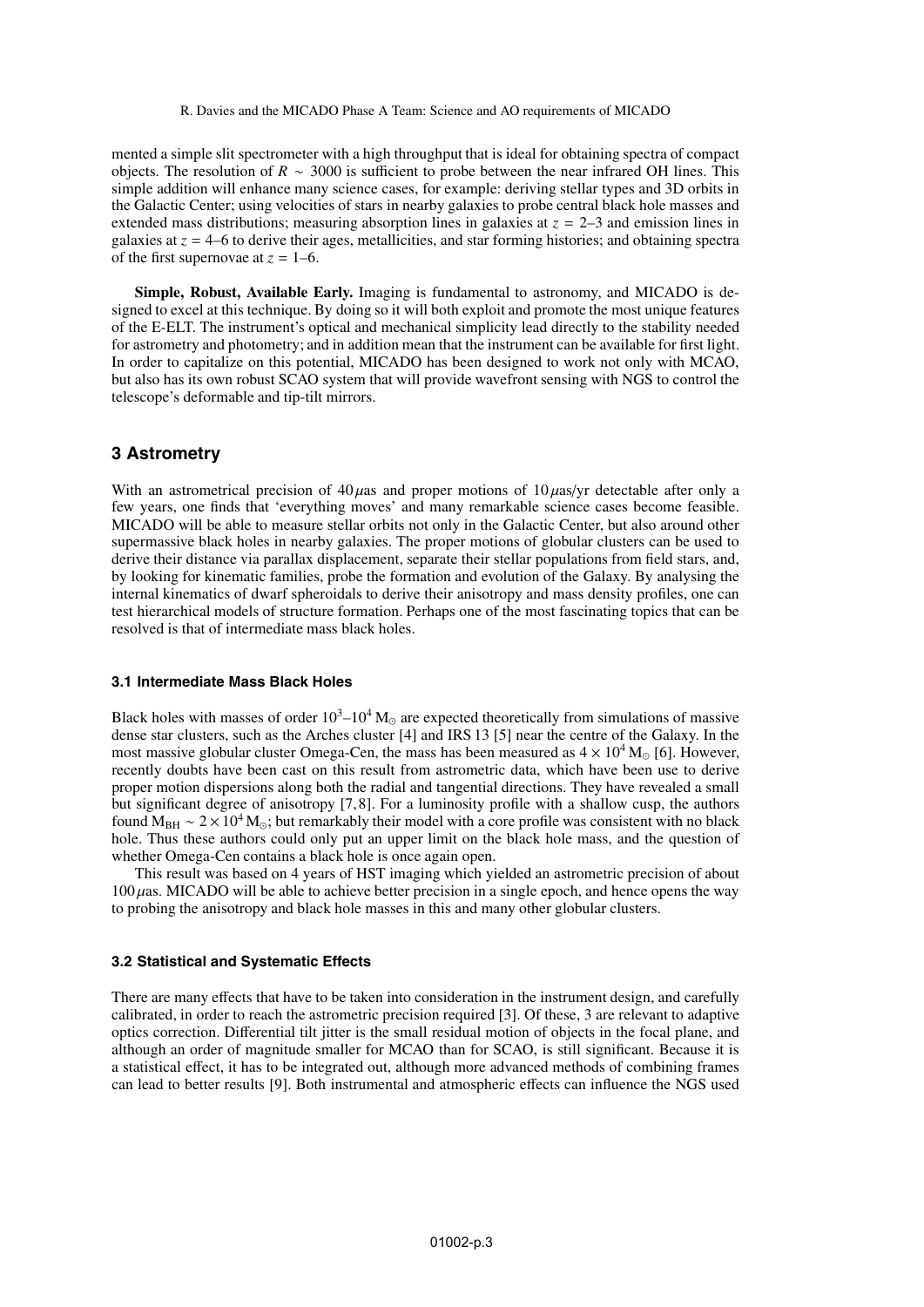First conference on Adaptive Optics for Extremely Large Telescopes



**Fig. 2.** Illustration of a QSO and its host galaxy at high redshift  $(z > 2)$ , showing the similarity between the radial profiles of the two components; and hence that in order to subtract the QSO contribution to reveal the underlying host galaxy, one needs to know the PSF well (a simple Strehl ratio is insufficient: a detailed profile is required).

for tip-tilt sensing. For example, if rotation of the instrument is inexact, the NGS will appear to move in different directions. Alternatively both achromatic refraction (which arises because opposite sides of the field of view are at different airmass) and chromatic refraction (which depends on the colour of the NGS) will also cause the NGS to drift slowly. As the AO system corrects for these shifts, it will warp the field of view. If the warping is, as expected, only a low order effect, it can easily be calibrated out in individual frames. On the other hand, it may be possible to avoid it completely by updating the centering position of the NGS on their detectors to follow their time-averaged barycentres. Spatial variations and asymmetries in the PSF could also lead to astrometric inaccuracies. This is harder to quantify without detailed and time comsuming PSF simulations; but work on preliminary analytical PSFs by the MAORY consortium [1] suggests that it should have little impact. The importance and impact of PSF knowledge – or lack of it – is discussed in the next section.

## **4 PSF and Photometry**

Most science cases require at least some knowledge of the PSF. In the following subsections we look at 2 highly contrasting science cases that both require a good knowledge of the PSF, but apply it in different ways.

#### **4.1 QSO Host Galaxies**

Some of the key issues in galaxy evolution concern the relation between the mass of a supermassive black hole in the centre of a galaxy and that of the stellar spheroid surrounding it, the mechanisms that regulate their respective growth, and the rapid truncation of star formation that leads to the observed colour bimodality. In our current understanding, it is AGN feedback that is responsible for all these. As such, QSOs and their host galaxies represent a crucial piece of the puzzle, and studying these to high redshift is an important goal. However, measuring the properties of the host galaxy requires one to subtract the central QSO, which is often several to tens of times brighter – a task that is increasingly difficult at higher redshifts, and requires a good estimate of the PSF [10]. This is illustrated in Fig. 2, which shows the radial profile one might expect for an elliptical host galaxy, the radial profile of the central QSO (i.e. a PSF), and the small difference between them. Approximately, for a QSO that is 5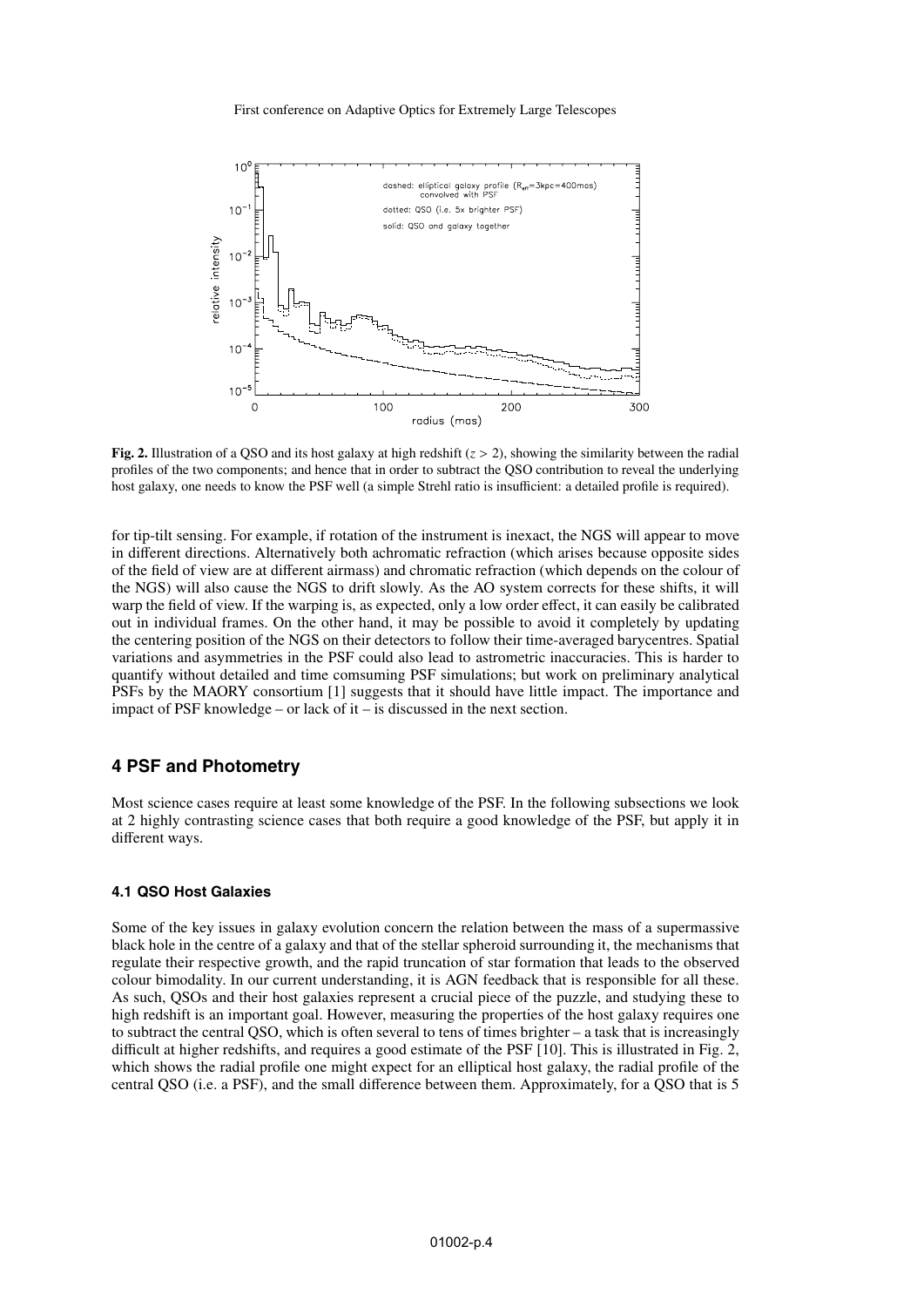### R. Davies and the MICADO Phase A Team: Science and AO requirements of MICADO



**Fig. 3.** Examples showing how, by reducing crowding, enhanced resolution can increase the effective sensitivity. Left: observations of Omega-Cen by ISAAC and MAD at the VLT. Right: simulations of a crowded field as seen by JWST and MICADO. In crowded fields, MICADO's higher resolution will enable it to reach several magnitudes deeper than JWST.

times brighter than the host galaxy, an error of only 2% in the estimation of the Strehl ratio leads to an uncertainty of 10% in the host galaxy magnitude. And if the error on the Strehl is as much as 20%, then one might not even detect the host galaxy at all.

From the astronomer's perspective, for science cases such as this, reconstruction of the on-axis PSF from WFS data would the ideal solution. Yet good PSF reconstruction, specifically when one or more LGS are used in the wavefront sensing, remains a challenge. In this respect the large field of view of MICADO is an asset even though the science target itself is compact, because it becomes highly likely that suitable empirical PSFs can be found within the field even at high galactic latitudes. If the PSFs do not vary much across the field, they can be combined and used directly. Alternatively if one can parametrize several PSFs in different locations it may be possible to interpolate the PSF at the position of the QSO, or indeed at any other point in the field. A positive step in addressing this by developing a simple model for the PSF has been taken by the MAORY consortium [1].

#### **4.2 Resolved Stellar Populations**

An alternative way to study galaxy evolution is through the relic populations in nearby galaxies [11]. Accurate photometry of spatially resolved stellar populations enables one to create colour-magnitude diagrams in order to derive a galaxy's star formation history. The ultimate goal of such work is to apply these methods to galaxies in the Virgo cluster which, at a distance of ∼17 Mpc, is the nearest large cluster, with over 2000 member galaxies of all morphological types. Directly counting the number of stars on different branches enables one to derive a coarse but robust star formation history for a galaxy that, by probing the oldest stars with ages  $> 10^{10}$  Gyr, can be traced back to the early universe [12]. In the Leo Group (at a distance of ∼11 Mpc), MICADO can comfortably reach the Horizontal Branch. In closer galaxies, such as Cen A at ∼3 Mpc, it will be possible to measure the entire Red Giant Branch (RGB) down to the level of the main sequence turnoff, and hence to address the problem of the age-metallicity degeneracy.

Although sensitivity is important in such work, the crucial aspect is resolution since this allows one to probe ever more crowded fields, as illustrated by Fig. 3. Observations with ISAAC and MAD at the VLT of the sme stellar field have shown that the improvement in resolution from  $0.6''$  to  $0.1''$  leads to 3 mag greater depth [13,14]: by reducing the crowding, better resolution yields an effective gain in sensitivity. The factor 6 in resolution between ISAAC and MAD is similar to the difference between JWST and MICADO, and so we also expect to reach several magnitudes deeper in crowded fields. It means that, in the Virgo cluster, rather than probing the fringes of galaxies at  $3-4$  R<sub>eff</sub>, we will be able to work near the centres of the galaxies at  $1-2$  R<sub>eff</sub>. This is a fundamental issue, since it enables one to study the regions of galaxies where a large fraction of the stellar mass is located, and hence gain significant information about the global star formation history. In addition it will be possible to address the problem of stellar population gradients in giant galaxies using photometry of individual stars, rather than integrated light profiles.